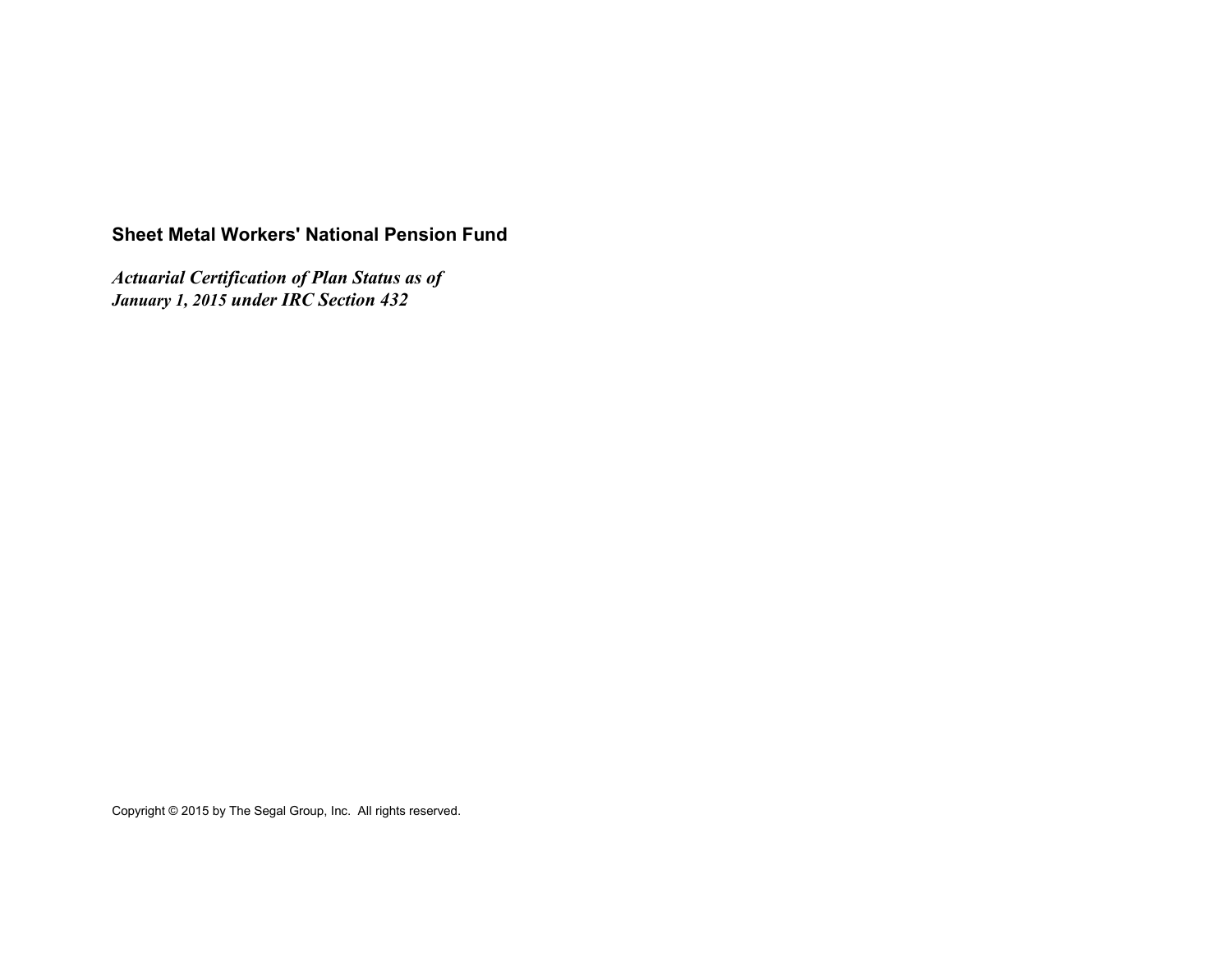

*March 31, 2015*

*Board of Trustees Sheet Metal Workers' National Pension Fund 8403 Arlington Boulevard, Suite 300 Fairfax, Virginia 22031*

*Dear Trustees:*

*As required by ERISA Section 305 and Internal Revenue Code (IRC) Section 432, we have completed the Plan's actuarial status certification as of January 1, 2015 in accordance with the Multiemployer Pension Reform Act of 2014 (MEPRA). The attached exhibits outline the projections performed and the results of the various tests required by the statute. These projections have been prepared based on the Actuarial Valuation as of January 1, 2014 and in accordance with generally accepted actuarial principles and practices and a current understanding of the law. The actuarial calculations were completed under the supervision of Daniel V. Ciner, MAAA, EA.*

*As of January 1, 2015, the Plan is in endangered status. In addition, the Plan is not projected to be in critical status for any of the succeeding five plan years. This certification is being filed with the Internal Revenue Service, pursuant to ERISA section 305(b)(3) and IRC section 432(b)(3).*

*Segal Consulting ("Segal") does not practice law and, therefore, cannot and does not provide legal advice. Any statutory interpretation on which the certification is based reflects Segal's understanding as an actuarial firm. Due to the complexity of the statute and the significance of its ramifications, Segal recommends that the Board of Trustees consult with legal counsel when making any decisions regarding compliance with ERISA and the Internal Revenue Code.*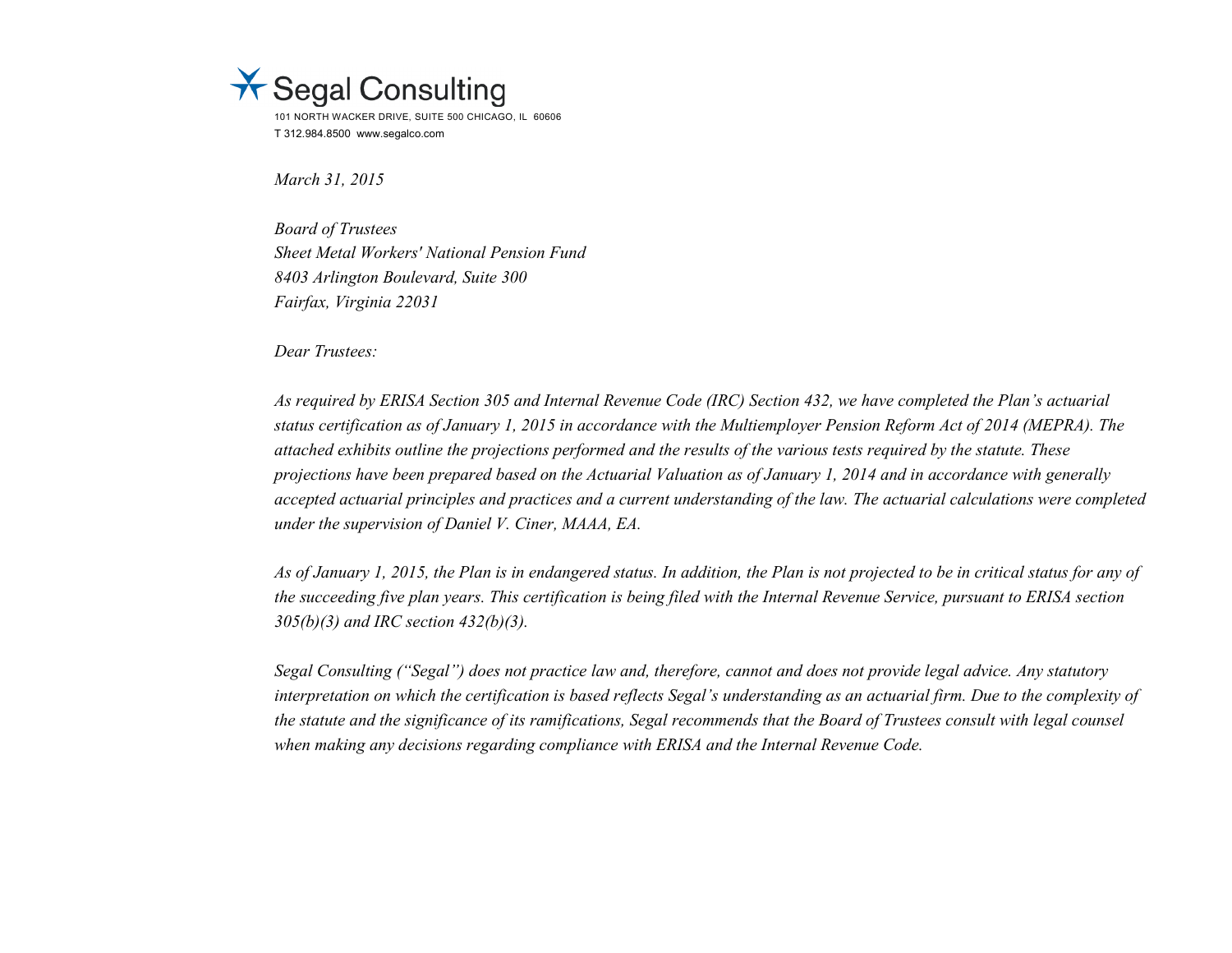*We look forward to reviewing this certification with you at your next meeting and to answering any questions you may have. We are available to assist the Trustees in communicating this information to plan stakeholders as well as in reviewing the Funding Improvement Plan.*

*Sincerely,*

*Segal Consulting, a Member of the Segal Group*

 $By: \quad \xrightarrow{\text{max}} \quad Bz$ 

*Lall Bachan, ASA, MAAA, FCA, EA Senior Vice President and Actuary*

*cc: Marc LeBlanc, Esq. Stephen M. Rosenblatt, Esq.*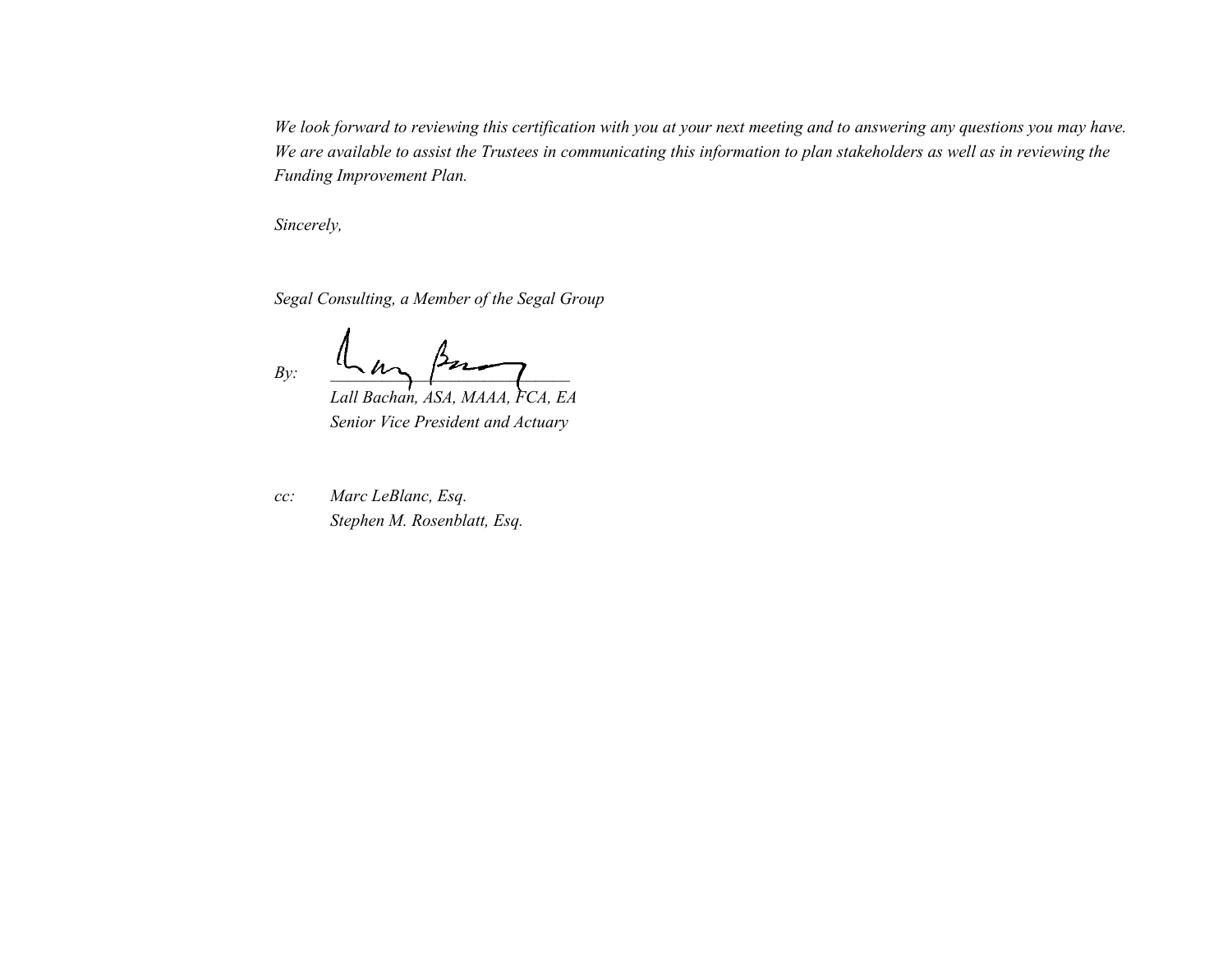# \* Segal Consulting

March 31, 2015

**Internal Revenue Service** Employee Plans Compliance Unit Group 7602 (TEGE:EP:EPCU) Room 1700 - 17th Floor 230 South Dearborn Street Chicago, Illinois 60604

To Whom It May Concern:

As required by ERISA Section 305 and the Internal Revenue Code (IRC) Section 432, we have completed the actuarial status certification as of January 1, 2015 for the following plan:

Name of Plan: Sheet Metal Workers' National Pension Fund Plan number: EIN 52-6112463/PN 001 Plan sponsor: Board of Trustees, Sheet Metal Workers' National Pension Fund 8403 Arlington Boulevard, Suite 300, Fairfax, Virginia 22031 Address: Phone number: 703.739.7000

As of January 1, 2015, the Plan is in endangered status. In addition, the Plan is not projected to be in critical status for any of the succeeding five plan years.

If you have any questions on the attached certification, you may contact me at the following:

**Segal Consulting** 101 North Wacker Drive, Suite 500 Chicago, Illinois 60606 Phone number: 312.984.8500

Sincerely,

Daniel V. Ciner, MAAA Senior Vice President and Actuary Enrolled Actuary No: 14-05773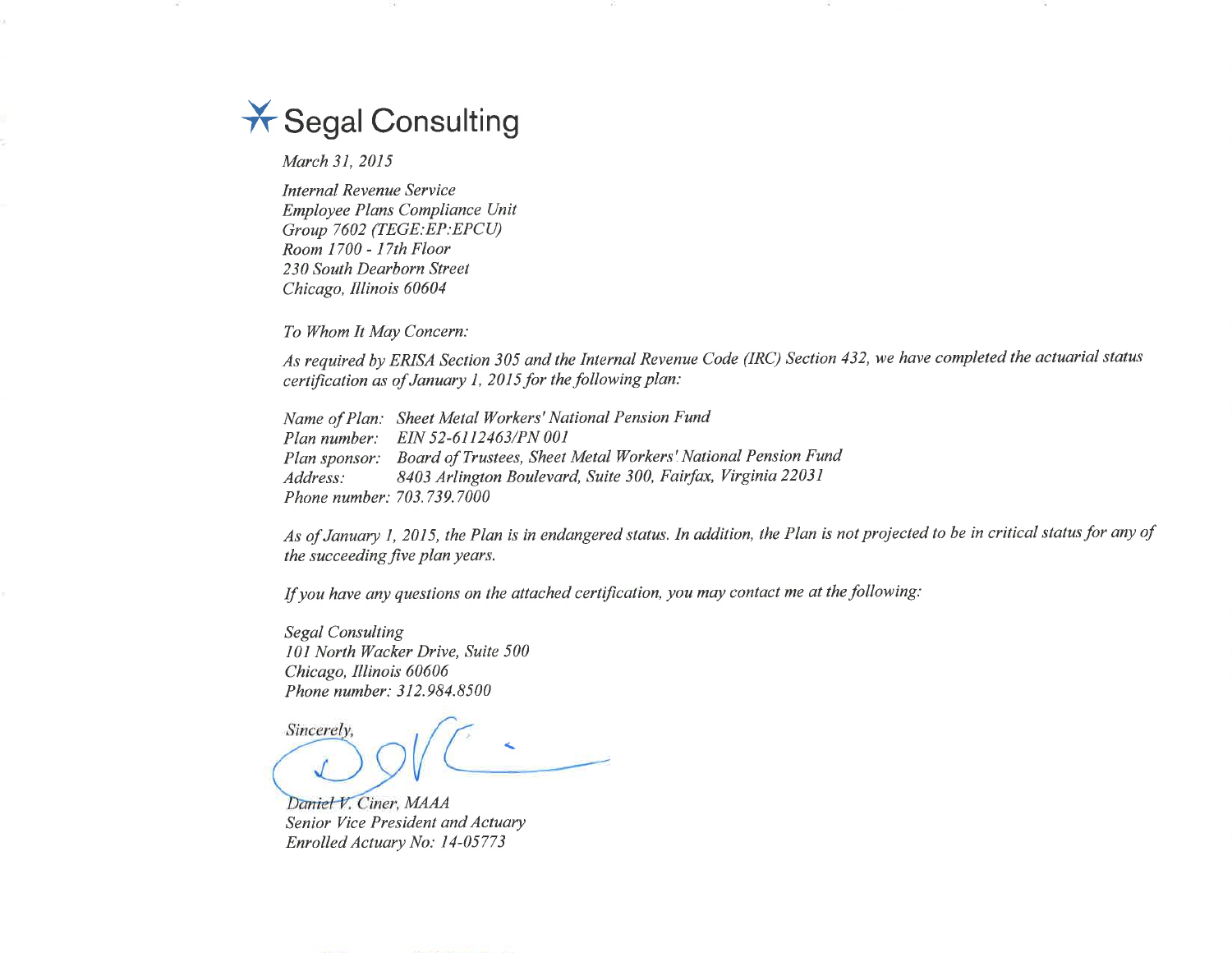# **March 31, 2015**

# **ACTUARIAL STATUS CERTIFICATION AS OF JANUARY 1, 2015 UNDER IRC SECTION 432**

This is to certify that Segal Consulting, a Member of The Segal Group, Inc. ("Segal") has prepared an actuarial status certification under Internal Revenue Code Section 432 for the Sheet Metal Workers' National Pension Fund as of January 1, 2015 in accordance with generally accepted actuarial principles and practices. It has been prepared at the request of the Board of Trustees to assist in administering the Fund and meeting filing and compliance requirements under federal law. This certification may not otherwise be copied or reproduced in any form without the consent of the Board of Trustees and may only be provided to other parties in its entirety.

The measurements shown in this actuarial certification may not be applicable for other purposes. Future actuarial measurements may differ significantly from the current measurements presented in this report due to such factors as the following: plan experience differing from that anticipated by the economic or demographic assumptions; changes in economic or demographic assumptions; increases or decreases expected as part of the natural operation of the methodology used for these measurements (such as the end of an amortization period or additional cost or contribution requirements based on the plan's funded status); differences in statutory interpretation and changes in plan provisions or applicable law.

This certification is based on the January 1, 2014 actuarial valuation, dated October 24, 2014. This certification reflects the changes in the law made by the Multiemployer Pension Reform Act of 2014 (MEPRA). Additional assumptions required for the projections (including those under MEPRA), and sources of financial information used are summarized in Exhibit VI.

Segal Consulting does not practice law and, therefore, cannot and does not provide legal advice. Any statutory interpretations on which this certification is based reflect Segal's understanding as an actuarial firm.

This certification was based on the assumption that the Plan was qualified as a multiemployer plan for the year.

I am a member of the American Academy of Actuaries and I meet the Qualification Standards of the American Academy of Actuaries to render the actuarial opinion herein. To the best of my knowledge, the information supplied in this actuarial certification is complete and accurate. As required by IRC Section 432(b)(3)(B)(iii), the projected industry activity is based on information provided by the Plan Sponsor. In my opinion, the projections are based on reasonable actuarial estimates, assumptions and methods that (other than projected industry activity) offer my best estimate of anticipated experience under the Plan.

 $\bigcup_{i=1}^n V_i$ 

Daniel V. Ciner, MAAA Senior Vice President and Actuary Enrolled Actuary No: 14-05773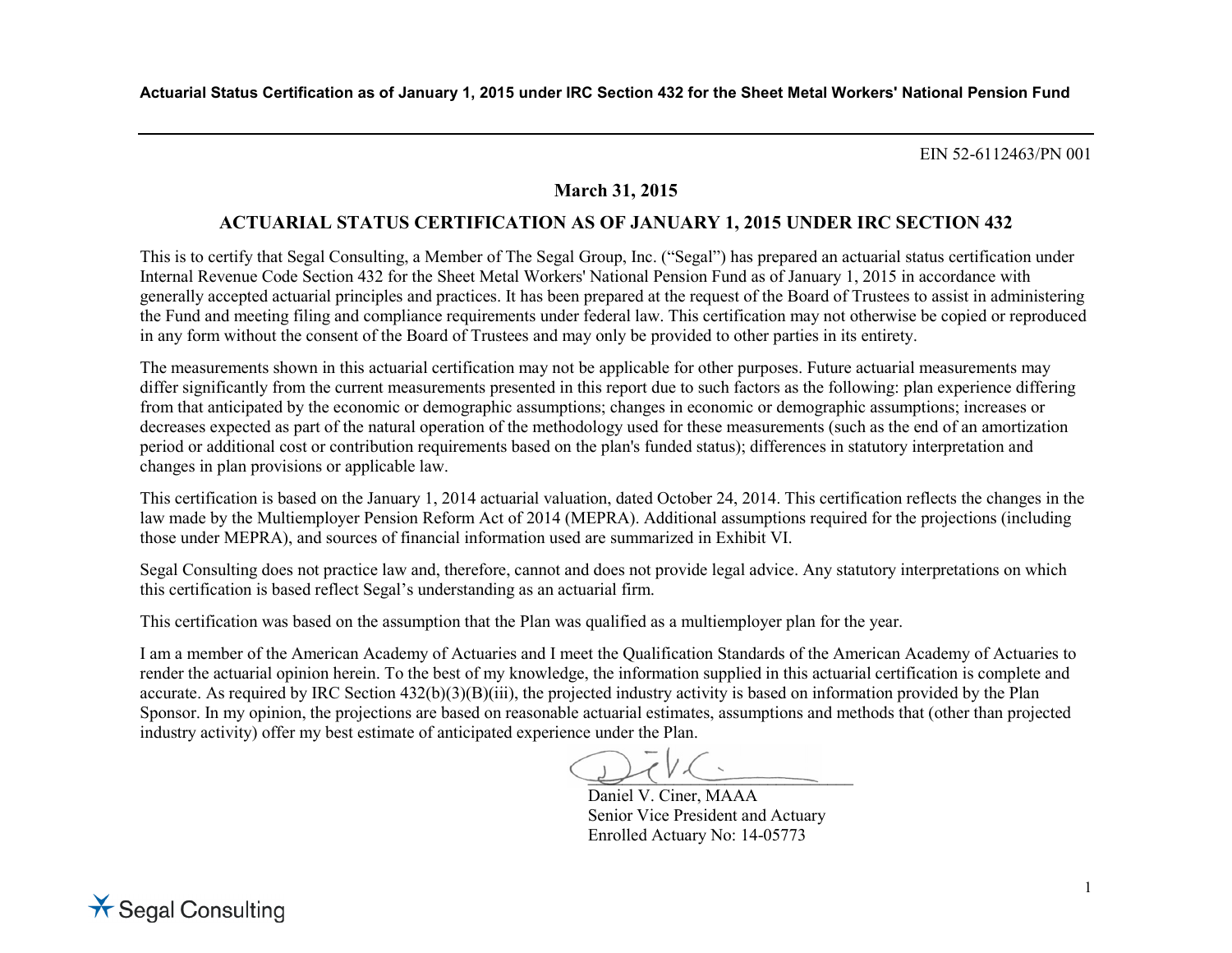| <b>Certificate Contents</b> |                                                                                         |  |  |  |  |
|-----------------------------|-----------------------------------------------------------------------------------------|--|--|--|--|
| <b>EXHIBIT I</b>            | Status Determination as of January 1, 2015                                              |  |  |  |  |
| <b>EXHIBIT II</b>           | Summary of Actuarial Valuation Projections                                              |  |  |  |  |
| <b>EXHIBIT III</b>          | <b>Funding Standard Account Projections</b>                                             |  |  |  |  |
| <b>EXHIBIT IV</b>           | Funding Standard Account – Projected Bases Assumed Established After<br>January 1, 2014 |  |  |  |  |
| <b>EXHIBIT V</b>            | Solvency Projections                                                                    |  |  |  |  |
| <b>EXHIBIT VI</b>           | Actuarial Assumptions and Methodology                                                   |  |  |  |  |

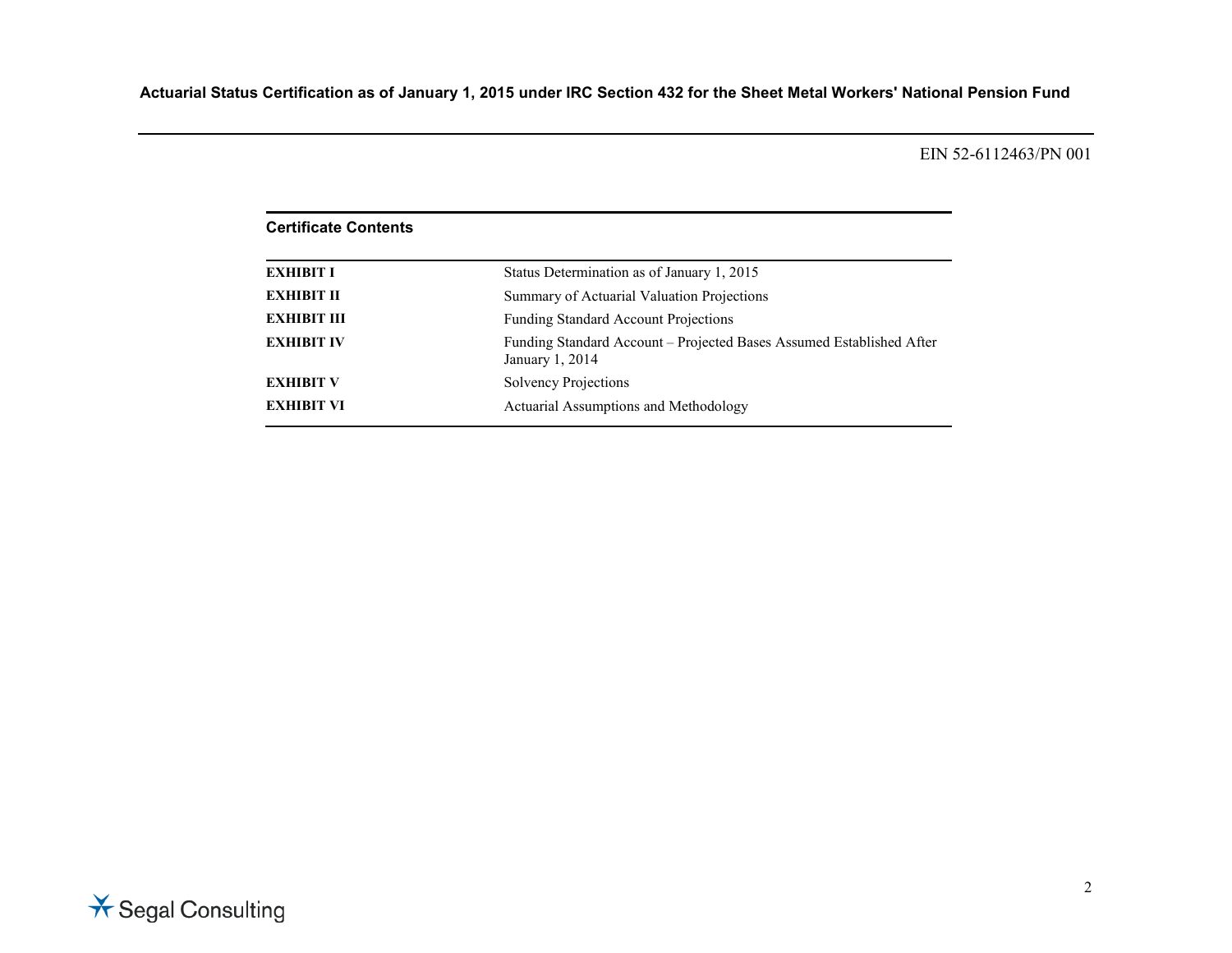#### **EXHIBIT I**

### **Status Determination as of January 1, 2015**

| <b>Status</b>           | <b>Condition</b>                                                                                                                                                                                                                                   | <b>Test</b><br>Component<br><b>Result</b> | <b>Final</b><br><b>Result</b> |
|-------------------------|----------------------------------------------------------------------------------------------------------------------------------------------------------------------------------------------------------------------------------------------------|-------------------------------------------|-------------------------------|
| <b>Critical Status:</b> |                                                                                                                                                                                                                                                    |                                           |                               |
|                         | Determination of critical status:                                                                                                                                                                                                                  |                                           |                               |
|                         |                                                                                                                                                                                                                                                    | Yes                                       | Yes                           |
| C2.<br>(a)              |                                                                                                                                                                                                                                                    | Yes                                       |                               |
| (b)                     | AND the present value of vested benefits for non-actives is more than the present value of vested benefits for actives,                                                                                                                            | Yes                                       |                               |
| (c)                     | AND the normal cost plus interest on the unfunded actuarial accrued liability (unit credit basis) is greater than the                                                                                                                              | N <sub>0</sub>                            | N <sub>0</sub>                |
| $C3.$ (a)               |                                                                                                                                                                                                                                                    | Yes                                       |                               |
| (b)                     |                                                                                                                                                                                                                                                    | Yes                                       | Yes                           |
| $C4.$ (a)               |                                                                                                                                                                                                                                                    | Yes                                       |                               |
| (b)                     | AND the present value of assets plus contributions is less than the present value of benefit payments and administrative                                                                                                                           | N <sub>0</sub>                            | N <sub>0</sub>                |
|                         | C5. The present value of assets plus contributions is less than the present value of benefit payments and administrative expenses over                                                                                                             | N <sub>0</sub>                            | N <sub>0</sub>                |
|                         | Special emergence test:                                                                                                                                                                                                                            |                                           |                               |
| $C6.$ (a)               |                                                                                                                                                                                                                                                    | Yes                                       |                               |
| (b)                     |                                                                                                                                                                                                                                                    | Yes                                       |                               |
| (c)                     | Has emerged from critical status because the plan:                                                                                                                                                                                                 |                                           |                               |
|                         | is not projected to have an accumulated funding deficiency for the plan year or any of the nine succeeding plan years,<br>(i)<br>without regard to the use of the shortfall method but taking into account any automatic extension of amortization | Yes                                       |                               |
|                         | (ii)                                                                                                                                                                                                                                               | Yes                                       | Yes                           |
|                         |                                                                                                                                                                                                                                                    |                                           | N <sub>0</sub>                |

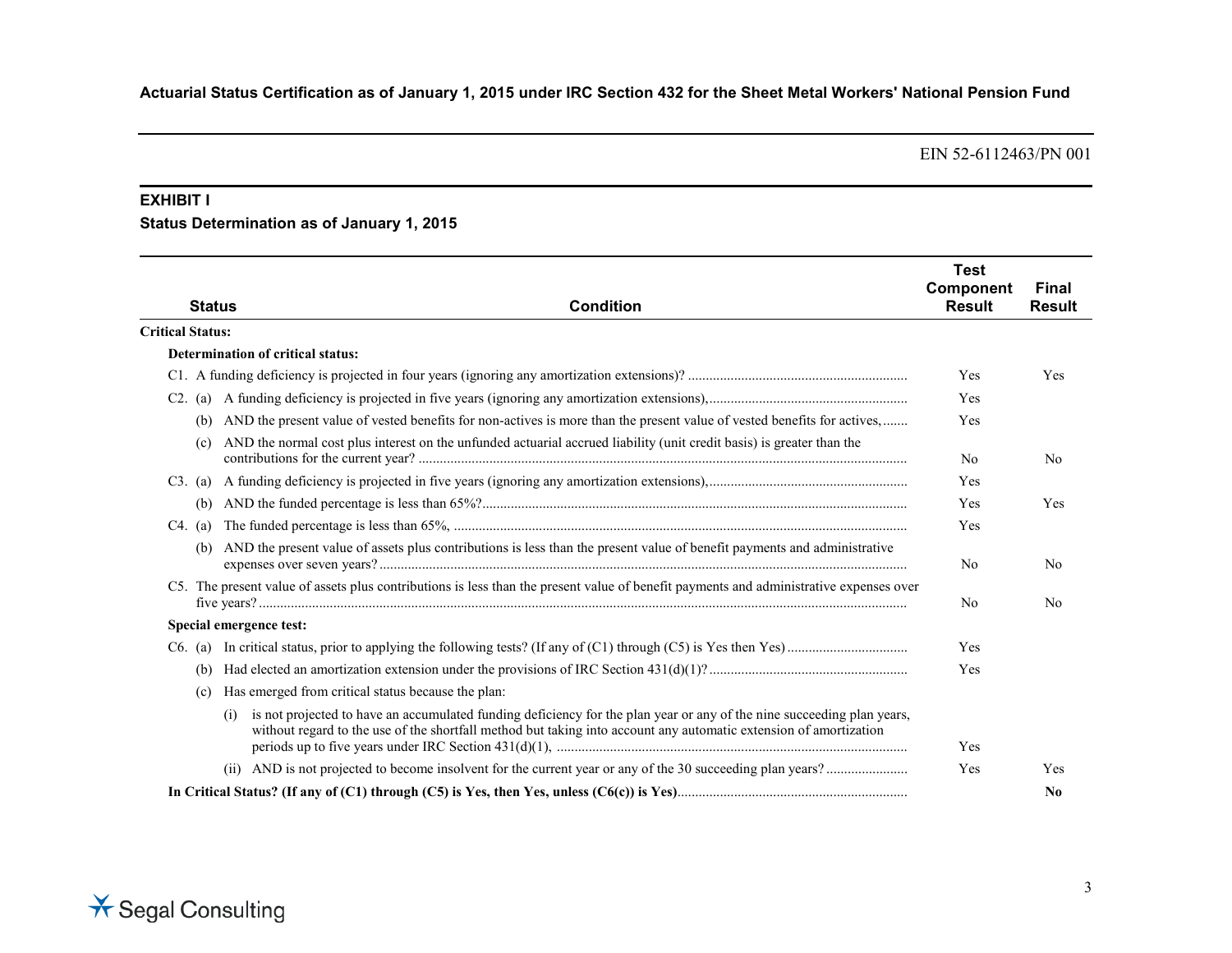#### **EXHIBIT I (continued)**

# **Status Determination as of January 1, 2015**

| <b>Status</b>             | <b>Condition</b>                                                                                   | Test<br>Component<br>Result | Final<br>Result |
|---------------------------|----------------------------------------------------------------------------------------------------|-----------------------------|-----------------|
|                           | Determination of whether plan will be in critical status in any of the succeeding five plan years: |                             |                 |
| $C7.$ (a)                 |                                                                                                    | Yes                         |                 |
| (b)                       |                                                                                                    | N <sub>0</sub>              | N <sub>0</sub>  |
|                           |                                                                                                    |                             | N <sub>0</sub>  |
| <b>Endangered Status:</b> |                                                                                                    |                             |                 |
| E1.<br>(a)                |                                                                                                    | Yes                         |                 |
| (b)                       |                                                                                                    | Yes                         | Yes             |
| E2.<br>(a)                |                                                                                                    | Yes                         |                 |
| (b)                       |                                                                                                    | N <sub>0</sub>              | N <sub>0</sub>  |
|                           |                                                                                                    |                             | <b>Yes</b>      |
|                           |                                                                                                    |                             | N <sub>0</sub>  |
|                           | <b>Neither Critical Status Nor Endangered Status:</b>                                              |                             |                 |
|                           |                                                                                                    |                             | No              |

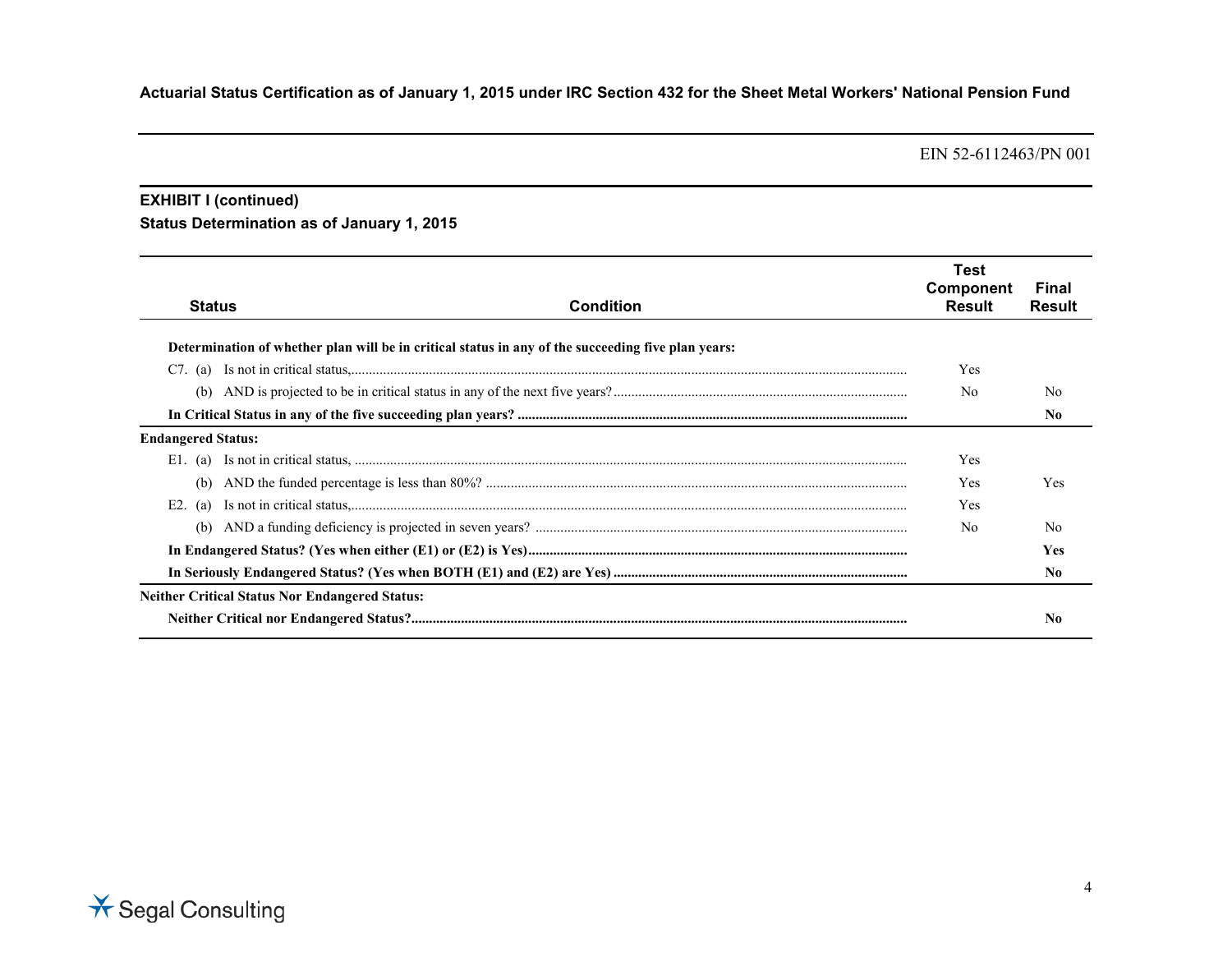#### **EXHIBIT II**

#### **Summary of Actuarial Valuation Projections**

The actuarial factors as of January 1, 2015 (based on projections from the January 1, 2014 valuation certificate):

|    | Market value of assets                                   |                                                                                                                                                                      |                                                                                                                                                                                                             | \$3,994,722,348                                                                                    |
|----|----------------------------------------------------------|----------------------------------------------------------------------------------------------------------------------------------------------------------------------|-------------------------------------------------------------------------------------------------------------------------------------------------------------------------------------------------------------|----------------------------------------------------------------------------------------------------|
| 2. | Actuarial value of assets                                |                                                                                                                                                                      |                                                                                                                                                                                                             | 4,146,822,020                                                                                      |
| 3. | Reasonably anticipated contributions                     |                                                                                                                                                                      |                                                                                                                                                                                                             |                                                                                                    |
|    | Upcoming year<br>a.                                      |                                                                                                                                                                      |                                                                                                                                                                                                             | 414,382,817                                                                                        |
|    | Present value for the next five years<br>b.              |                                                                                                                                                                      |                                                                                                                                                                                                             | 1,740,168,377                                                                                      |
|    | Present value for the next seven years<br>c.             |                                                                                                                                                                      |                                                                                                                                                                                                             | 2,278,181,274                                                                                      |
| 4. | Projected benefit payments                               |                                                                                                                                                                      |                                                                                                                                                                                                             | 464,713,104                                                                                        |
| 5. |                                                          |                                                                                                                                                                      |                                                                                                                                                                                                             | 14,500,000                                                                                         |
|    |                                                          |                                                                                                                                                                      |                                                                                                                                                                                                             |                                                                                                    |
|    | Ratio of inactive participants to active participants    |                                                                                                                                                                      |                                                                                                                                                                                                             | N/A                                                                                                |
| 2. | Present value of vested benefits for active participants |                                                                                                                                                                      |                                                                                                                                                                                                             | 1,785,253,483                                                                                      |
| 3. |                                                          |                                                                                                                                                                      |                                                                                                                                                                                                             | 4,680,455,992                                                                                      |
| 4. | Total unit credit accrued liability                      |                                                                                                                                                                      |                                                                                                                                                                                                             | 6,797,423,754                                                                                      |
| 5. | Present value of payments                                | <b>Benefit Payments</b>                                                                                                                                              | <b>Administrative Expenses</b>                                                                                                                                                                              | <b>Total</b>                                                                                       |
|    | Next five years<br>a.                                    | \$2,035,171,040                                                                                                                                                      | \$66,679,043                                                                                                                                                                                                | \$2,101,850,083                                                                                    |
|    | Next seven years<br>$\mathbf{b}$ .                       | 2,724,986,502                                                                                                                                                        | 89,606,476                                                                                                                                                                                                  | 2,814,592,978                                                                                      |
| 6. | Unit credit normal cost plus expenses                    |                                                                                                                                                                      |                                                                                                                                                                                                             | 163,522,060                                                                                        |
|    |                                                          |                                                                                                                                                                      |                                                                                                                                                                                                             | 61.01%                                                                                             |
|    |                                                          |                                                                                                                                                                      | <b>Without Amortization Extension</b>                                                                                                                                                                       | <b>With Amortization Extension</b>                                                                 |
|    |                                                          |                                                                                                                                                                      | $(\$533,404,383)$                                                                                                                                                                                           | \$187,270,350                                                                                      |
| 2. | Years to projected funding deficiency                    |                                                                                                                                                                      | $\theta$                                                                                                                                                                                                    | N/A                                                                                                |
|    |                                                          |                                                                                                                                                                      |                                                                                                                                                                                                             | N/A                                                                                                |
|    |                                                          |                                                                                                                                                                      |                                                                                                                                                                                                             | N/A                                                                                                |
|    |                                                          | <b>Financial Information</b><br><b>Liabilities</b><br>III. Funded Percentage (I.2)/(II.4)<br><b>IV. Funding Standard Account</b><br>V. Years to Projected Insolvency | Projected administrative expenses (payable at the beginning of the year)<br>Present value of vested benefits for non-active participants<br>Credit balance/(funding deficiency) as of the end of prior year | VI. Year Projected to Be in Critical Status (Based on Test C7. in Exhibit I), if within Five Years |

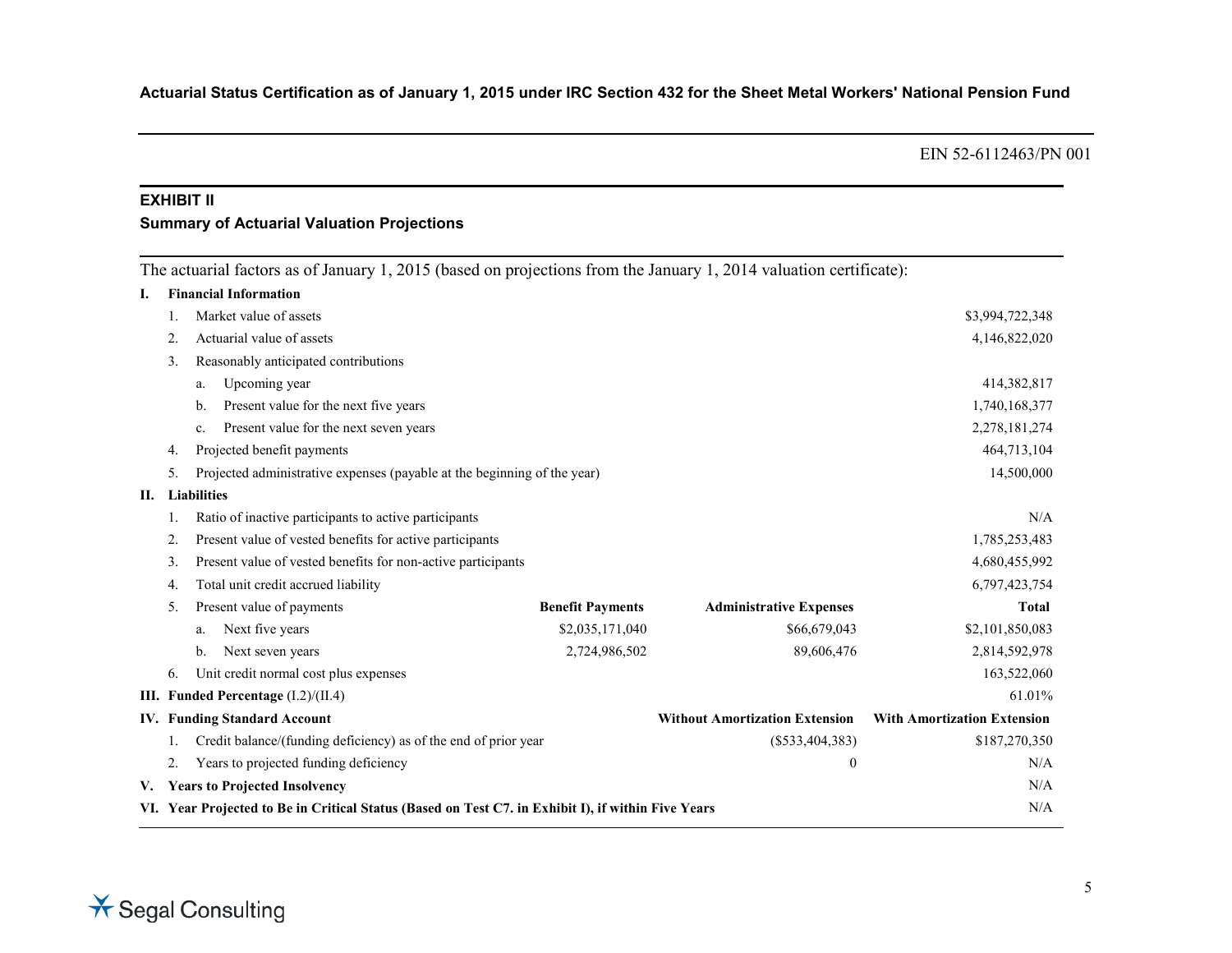# **EXHIBIT III**

#### **Funding Standard Account Projections**

The tables below present the Funding Standard Account Projections for the Plan Years beginning January 1.

|                                                                                                                    |               |               |               |               | <b>Year Beginning January 1</b> |               |               |               |
|--------------------------------------------------------------------------------------------------------------------|---------------|---------------|---------------|---------------|---------------------------------|---------------|---------------|---------------|
|                                                                                                                    | 2014          | 2015          | 2016          | 2017          | 2018                            | 2019          | 2020          | 2021          |
| 1. Credit balance/(funding)<br>deficiency) at beginning of year                                                    | \$119,925,676 | \$187,270,350 | \$173,430,557 | \$150,016,134 | \$125,014,468                   | \$143,129,384 | \$167,886,947 | \$195,744,801 |
| 2. Interest on $(1)$                                                                                               | 8,994,426     | 14,045,276    | 13,007,292    | 11,251,210    | 9,376,085                       | 10,734,704    | 12,591,521    | 14,680,860    |
| 3. Normal cost                                                                                                     | 84,301,186    | 149,022,060   | 148,385,355   | 100,040,213   | 98,788,865                      | 97,136,085    | 95,244,627    | 93,073,300    |
| 4. Administrative expenses                                                                                         | 12,400,000    | 14,500,000    | 14,935,000    | 15,383,050    | 15,844,542                      | 16,319,878    | 16,809,474    | 17,313,758    |
| 5. Net amortization charges                                                                                        | 258,274,349   | 262,345,142   | 270,712,659   | 318,452,691   | 277,389,797                     | 273,651,866   | 273,897,008   | 268,127,355   |
| 6. Interest on $(3)$ , $(4)$ and $(5)$                                                                             | 26,623,165    | 31,940,040    | 32,552,476    | 32,540,697    | 29,401,740                      | 29,033,087    | 28,946,333    | 28,388,581    |
| 7. Expected contributions                                                                                          | 424,047,179   | 414,382,817   | 414,615,687   | 414,615,687   | 414,615,687                     | 414,615,687   | 414,615,687   | 414,615,687   |
| 8. Interest on (7)                                                                                                 | 15,901,769    | 15,539,356    | 15,548,088    | 15,548,088    | 15,548,088                      | 15,548,088    | 15,548,088    | 15,548,088    |
| 9. Credit balance/(funding)<br>deficiency) at end of year:<br>$(1) + (2) - (3) - (4) - (5) - (6) +$<br>$(7) + (8)$ | \$187,270,350 | \$173,430,557 | \$150,016,134 | \$125,014,468 | \$143,129,384                   | \$167,886,947 | \$195,744,801 | \$233,686,442 |
|                                                                                                                    | 2022          | 2023          | 2024          | 2025          | 2026                            | 2027          | 2028          | 2029          |
| 1. Credit balance/(funding)<br>deficiency) at beginning of year                                                    | \$233,686,442 | \$296,811,088 | \$373,108,229 | \$450,801,708 | \$535,266,107                   | \$603,745,201 | \$721,537,110 | \$860,188,803 |
| 2. Interest on $(1)$                                                                                               | 17,526,483    | 22,260,832    | 27,983,117    | 33,810,128    | 40,144,958                      | 45,280,890    | 54,115,283    | 64,514,160    |
| 3. Normal cost                                                                                                     | 90,805,328    | 88,397,937    | 86,116,368    | 83,778,052    | 81,707,816                      | 79,754,998    | 78,025,176    | 76,571,559    |
| 4. Administrative expenses                                                                                         | 17,833,171    | 18,368,166    | 18,919,211    | 19,486,787    | 20,071,391                      | 20,673,533    | 21,293,739    | 21,932,551    |
| 5. Net amortization charges                                                                                        | 249,096,954   | 243,119,912   | 248,874,573   | 249,767,258   | 272,015,806                     | 232,271,707   | 222,194,913   | 231,699,215   |
| 6. Interest on $(3)$ , $(4)$ and $(5)$                                                                             | 26,830,159    | 26,241,451    | 26,543,261    | 26,477,407    | 28,034,626                      | 24,952,518    | 24,113,537    | 24,765,249    |
| 7. Expected contributions                                                                                          | 414,615,687   | 414,615,687   | 414,615,687   | 414,615,687   | 414,615,687                     | 414,615,687   | 414,615,687   | 414,615,687   |
| 8. Interest on (7)                                                                                                 | 15,548,088    | 15,548,088    | 15,548,088    | 15,548,088    | 15,548,088                      | 15,548,088    | 15,548,088    | 15,548,088    |
| 9. Credit balance/(funding<br>deficiency) at end of year:<br>$(1) + (2) - (3) - (4) - (5) - (6) +$<br>$(7) + (8)$  | \$296,811,088 | \$373,108,229 | \$450,801,708 | \$535,266,107 | \$603,745,201                   | \$721,537,110 | \$860,188,803 | \$999,898,164 |

With Amortization Extension under IRC Section 431(d)

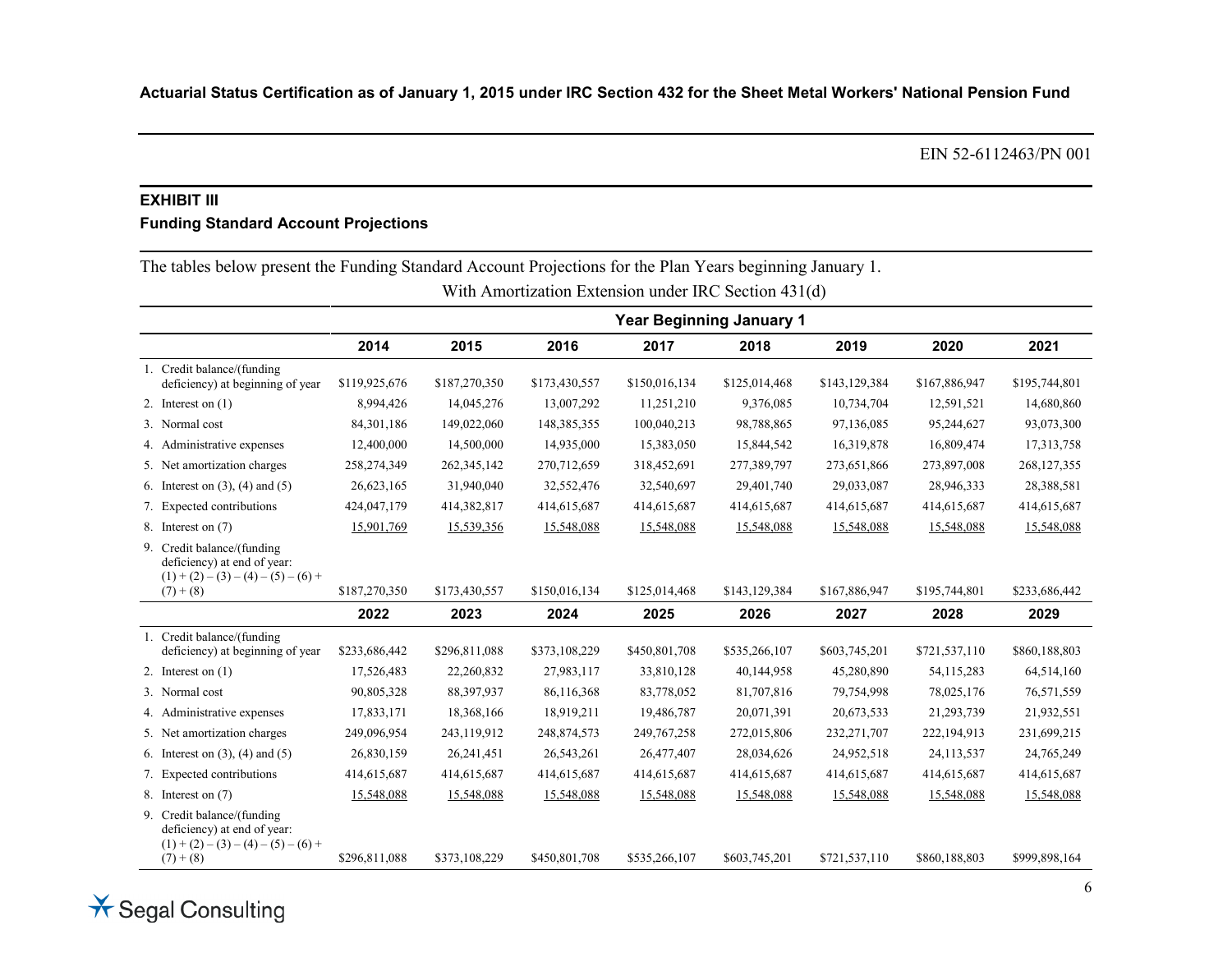# **EXHIBIT III (continued)**

# **Funding Standard Account Projections**

| Without Amortization Extension under IRC Section 431(d)                                                   |                   |                                 |                  |                   |                  |                   |  |
|-----------------------------------------------------------------------------------------------------------|-------------------|---------------------------------|------------------|-------------------|------------------|-------------------|--|
|                                                                                                           |                   | <b>Year Beginning January 1</b> |                  |                   |                  |                   |  |
|                                                                                                           | 2014              | 2015                            | 2016             | 2017              | 2018             | 2019              |  |
| 1. Credit balance/(funding deficiency) at beginning of year                                               | $(\$530,666,254)$ | (S533, 404, 383)                | (S616, 280, 030) | $(\$705,622,688)$ | (S732, 559, 935) | $(\$679,649,268)$ |  |
| 2. Interest on $(1)$                                                                                      | (39,799,969)      | (40,005,329)                    | (46, 221, 002)   | (52, 921, 702)    | (54, 941, 995)   | (50, 973, 695)    |  |
| 3. Normal cost                                                                                            | 84, 301, 186      | 149,022,060                     | 148,385,355      | 100,040,213       | 98,788,865       | 97,136,085        |  |
| 4. Administrative expenses                                                                                | 12,400,000        | 14,500,000                      | 14,935,000       | 15,383,050        | 15,844,542       | 16,319,878        |  |
| 5. Net amortization charges                                                                               | 278,077,519       | 276,284,908                     | 276,945,162      | 260,557,500       | 185,190,884      | 162,033,799       |  |
| 6. Interest on $(3)$ , $(4)$ and $(5)$                                                                    | 28,108,403        | 32,985,523                      | 33,019,914       | 28,198,557        | 22,486,822       | 20,661,732        |  |
| 7. Expected contributions                                                                                 | 424,047,179       | 414,382,817                     | 414,615,687      | 414,615,687       | 414,615,687      | 414,615,687       |  |
| 8. Interest on (7)                                                                                        | 15,901,769        | 15,539,356                      | 15,548,088       | 15,548,088        | 15,548,088       | 15,548,088        |  |
| 9. Credit balance/(funding deficiency) at end of year:<br>$(1) + (2) - (3) - (4) - (5) - (6) + (7) + (8)$ | (S533, 404, 383)  | (S616, 280, 030)                | (S705, 622, 688) | (S732, 559, 935)  | (S679, 649, 268) | $(\$596,610,682)$ |  |

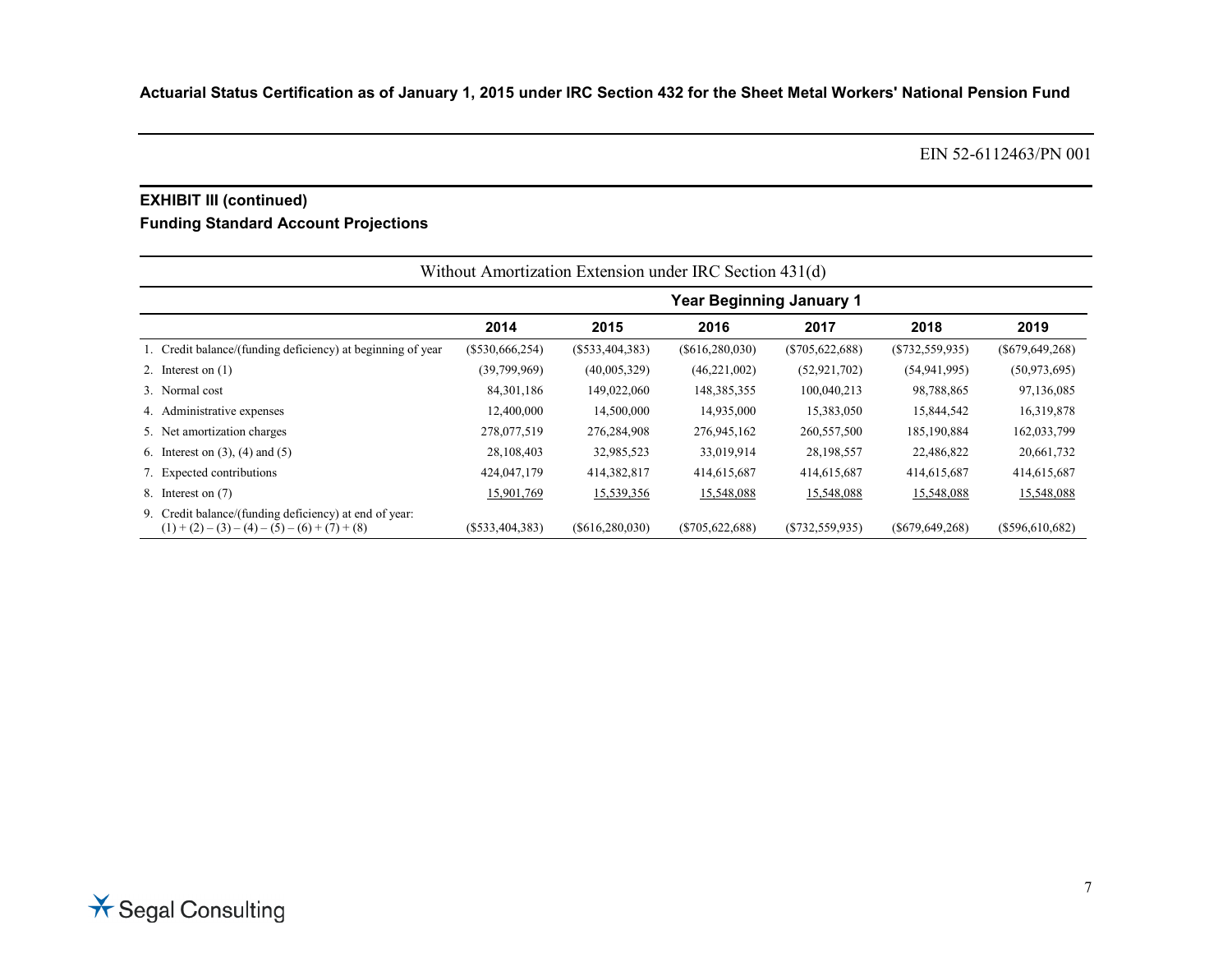EIN 52-6112463/PN 001

#### **EXHIBIT IV**

**Funding Standard Account – Projected Bases Assumed Established After January 1, 2014**

| <b>Schedule of Funding Standard Account Bases</b> |                  |                                   |                               |                                |  |  |
|---------------------------------------------------|------------------|-----------------------------------|-------------------------------|--------------------------------|--|--|
| <b>Type of Base</b>                               | Date Established | <b>Base</b><br><b>Established</b> | Amortization<br><b>Period</b> | Amortization<br><b>Payment</b> |  |  |
| <b>Actuarial Loss</b>                             | 01/01/2015       | \$51,112,629                      | 15                            | \$5,386,426                    |  |  |
| <b>Actuarial Loss</b>                             | 01/01/2016       | 86,532,785                        | 15                            | 9,119,126                      |  |  |
| <b>Actuarial Loss</b>                             | 01/01/2017       | 24,601,658                        | 15                            | 2,592,608                      |  |  |
| <b>Actuarial Loss</b>                             | 01/01/2018       | 49,293,375                        | 15                            | 5,194,707                      |  |  |
| <b>Actuarial Loss</b>                             | 01/01/2019       | 14,204,339                        | 15                            | 1,496,903                      |  |  |

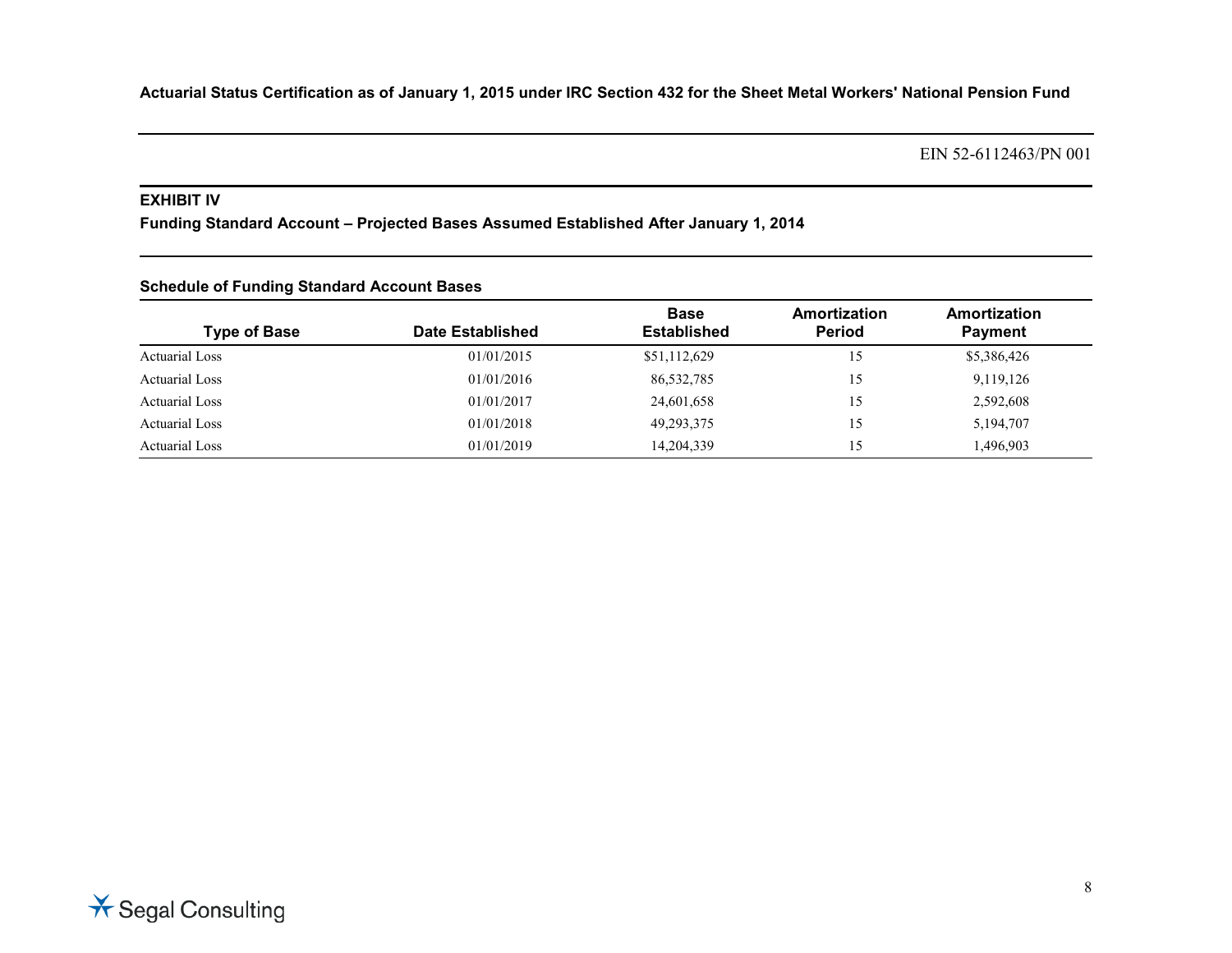EIN 52-6112463/PN 001

# **EXHIBIT V**

# **Solvency Projection**

The table below presents the projected Market Value of Assets for the Plan Years beginning January 1, 2014 through 2050.

|                                                                  | <b>Year Beginning January 1</b> |                 |                 |                 |                 |                 |                 |                 |
|------------------------------------------------------------------|---------------------------------|-----------------|-----------------|-----------------|-----------------|-----------------|-----------------|-----------------|
|                                                                  | 2014                            | 2015            | 2016            | 2017            | 2018            | 2019            | 2020            | 2021            |
| 1. Market value at beginning of<br>year                          | \$3,818,123,174                 | \$3,994,722,348 | \$4,226,521,351 | \$4,465,202,811 | \$4,709,985,233 | \$4,960,581,510 | \$5,215,699,689 | \$5,474,772,905 |
| 2. Expected contributions                                        | 424,047,179                     | 414,382,817     | 414,615,687     | 414,615,687     | 414,615,687     | 414,615,687     | 414,615,687     | 414,615,687     |
| 3. Benefit payments                                              | 454,025,918                     | 464,713,104     | 474,618,112     | 485,527,504     | 497,140,731     | 510,405,148     | 524,528,050     | 539,204,875     |
| 4. Administrative expenses                                       | 12,135,354                      | 14,500,000      | 14,935,000      | 15,383,050      | 15,844,542      | 16,319,878      | 16,809,474      | 17,313,758      |
| 5. Interest earnings                                             | 218,713,267                     | 296,629,290     | 313,618,885     | 331,077,289     | 348,965,863     | 367,227,518     | 385,795,053     | 404,637,341     |
| 6. Market value at end of year:<br>$(1) + (2) - (3) - (4) + (5)$ | \$3,994,722,348                 | \$4,226,521,351 | \$4,465,202,811 | \$4,709,985,233 | \$4,960,581,510 | \$5,215,699,689 | \$5,474,772,905 | \$5,737,507,300 |
|                                                                  | 2022                            | 2023            | 2024            | 2025            | 2026            | 2027            | 2028            | 2029            |
| 1. Market value at beginning of<br>year                          | \$5,737,507,300                 | \$6,003,876,407 | \$6,273,917,898 | \$6,548,273,620 | \$6,827,031,098 | \$7,111,266,283 | \$7,401,570,272 | \$7,699,255,494 |
| 2. Expected contributions                                        | 414,615,687                     | 414,615,687     | 414,615,687     | 414,615,687     | 414,615,687     | 414,615,687     | 414,615,687     | 414,615,687     |
| 3. Benefit payments                                              | 554, 156, 199                   | 569, 317, 818   | 584,109,633     | 599,111,829     | 613,377,520     | 627, 451, 286   | 640,680,052     | 652,777,123     |
| dministrative expenses<br>4. A                                   | 17,833,171                      | 18,368,166      | 18,919,211      | 19,486,787      | 20,071,391      | 20,673,533      | 21,293,739      | 21,932,551      |
| 5. Interest earnings                                             | 423,742,790                     | 443, 111, 788   | 462,768,879     | 482,740,407     | 503,068,409     | 523,813,121     | 545,043,326     | 566,868,167     |
| 6. Market value at end of year:<br>$(1) + (2) - (3) - (4) + (5)$ | \$6,003,876,407                 | \$6,273,917,898 | \$6,548,273,620 | \$6,827,031,098 | \$7,111,266,283 | \$7,401,570,272 | \$7,699,255,494 | \$8,006,029,674 |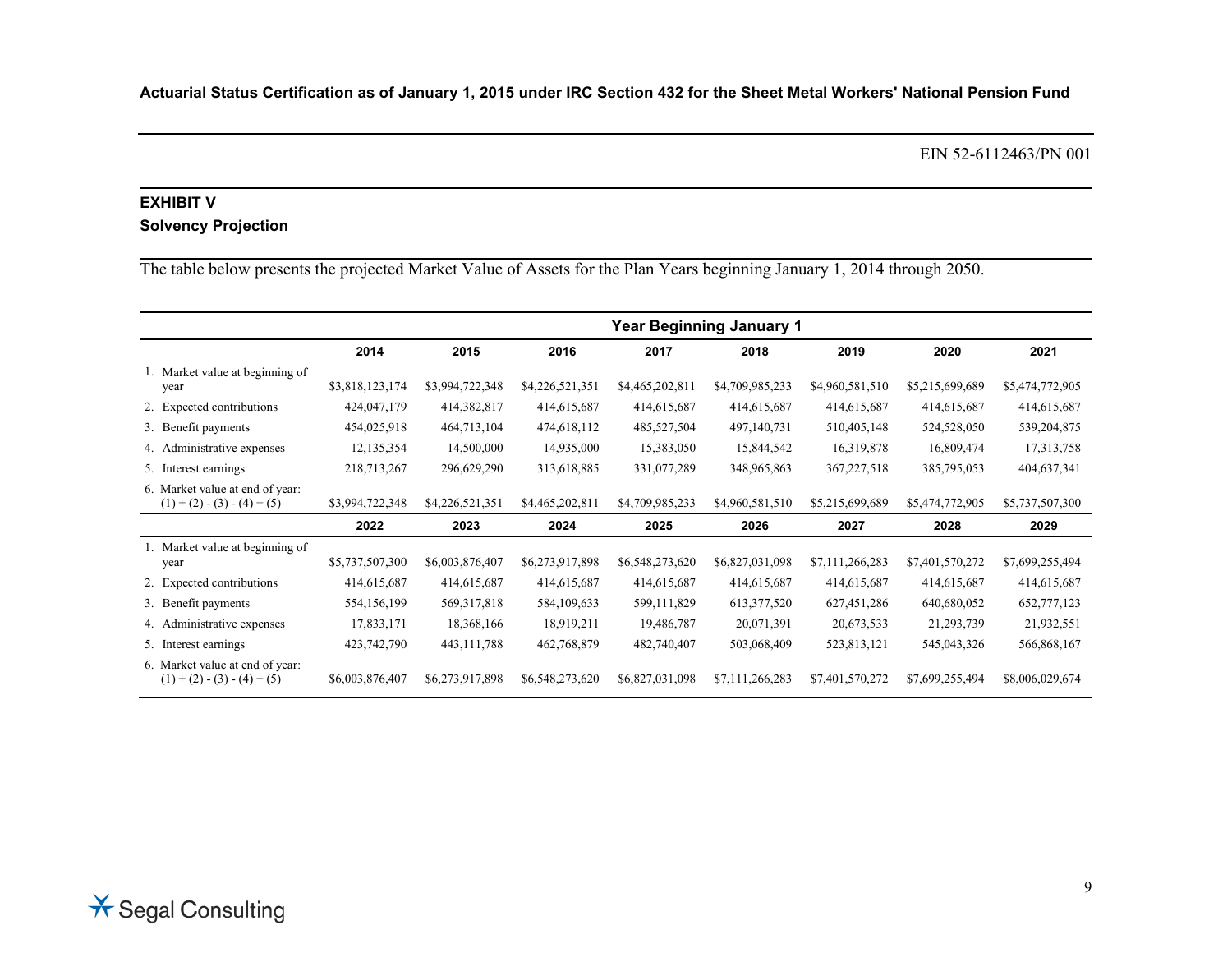EIN 52-6112463/PN 001

# **EXHIBIT V (continued) Solvency Projection**

|                                                                  |                  |                  |                  |                  | <b>Year Beginning January 1</b> |                  |                  |                  |
|------------------------------------------------------------------|------------------|------------------|------------------|------------------|---------------------------------|------------------|------------------|------------------|
|                                                                  | 2030             | 2031             | 2032             | 2033             | 2034                            | 2035             | 2036             | 2037             |
| 1. Market value at beginning of<br>year                          | \$8,006,029,674  | \$8,323,517,216  | \$8,653,196,787  | \$8,997,155,935  | \$9,357,293,326                 | \$9,736,159,401  | \$10,133,731,300 | \$10,551,278,486 |
| 2. Expected contributions                                        | 414,615,687      | 414,615,687      | 414,615,687      | 414,615,687      | 414,615,687                     | 414,615,687      | 414,615,687      | 414,615,687      |
| 4. Benefit payments                                              | 663,945,678      | 674,443,020      | 683,788,553      | 692,314,606      | 699,529,565                     | 708,097,419      | 716,770,212      | 725,549,229      |
| 5. Administrative expenses                                       | 22,590,528       | 23,268,244       | 23,966,291       | 24,685,280       | 25,425,838                      | 26,188,613       | 26,974,271       | 27,783,499       |
| 6. Interest earnings                                             | 589,408,061      | 612,775,148      | 637,098,305      | 662,521,590      | 689,205,791                     | 717,242,244      | 746,675,982      | 777,602,116      |
| 7. Market value at end of year:<br>$(1) + (2) - (3) - (4) + (5)$ | \$8,323,517,216  | \$8,653,196,787  | \$8,997,155,935  | \$9,357,293,326  | \$9,736,159,401                 | \$10,133,731,300 | \$10,551,278,486 | \$10,990,163,561 |
|                                                                  | 2038             | 2039             | 2040             | 2041             | 2042                            | 2043             | 2044             | 2045             |
| 1. Market value at beginning of<br>year                          | \$10,990,163,561 | \$11,451,849,211 | \$11,937,905,674 | \$12,450,018,767 | \$12,989,998,513                | \$13,559,788,413 | \$14,161,475,415 | \$14,797,300,632 |
| 2. Expected contributions                                        | 414,615,687      | 414,615,687      | 414,615,687      | 414,615,687      | 414,615,687                     | 414,615,687      | 414,615,687      | 414,615,687      |
| 4. Benefit payments                                              | 734,435,772      | 743,431,157      | 752,536,718      | 761,753,804      | 771,083,781                     | 780,528,032      | 790,087,952      | 799,764,966      |
| 5. Administrative expenses                                       | 28,617,004       | 29,475,514       | 30,359,779       | 31,270,572       | 32,208,689                      | 33,174,950       | 34,170,199       | 35, 195, 305     |
| 6. Interest earnings                                             | 810, 122, 739    | 844, 347, 447    | 880,393,903      | 918,388,435      | 958,466,683                     | 1,000,774,297    | 1,045,467,681    | 1,092,714,802    |
| 7. Market value at end of year:<br>$(1) + (2) - (3) - (4) + (5)$ | \$11,451,849,211 | \$11,937,905,674 | \$12,450,018,767 | \$12,989,998,513 | \$13,559,788,413                | \$14,161,475,415 | \$14,797,300,632 | \$15,469,670,849 |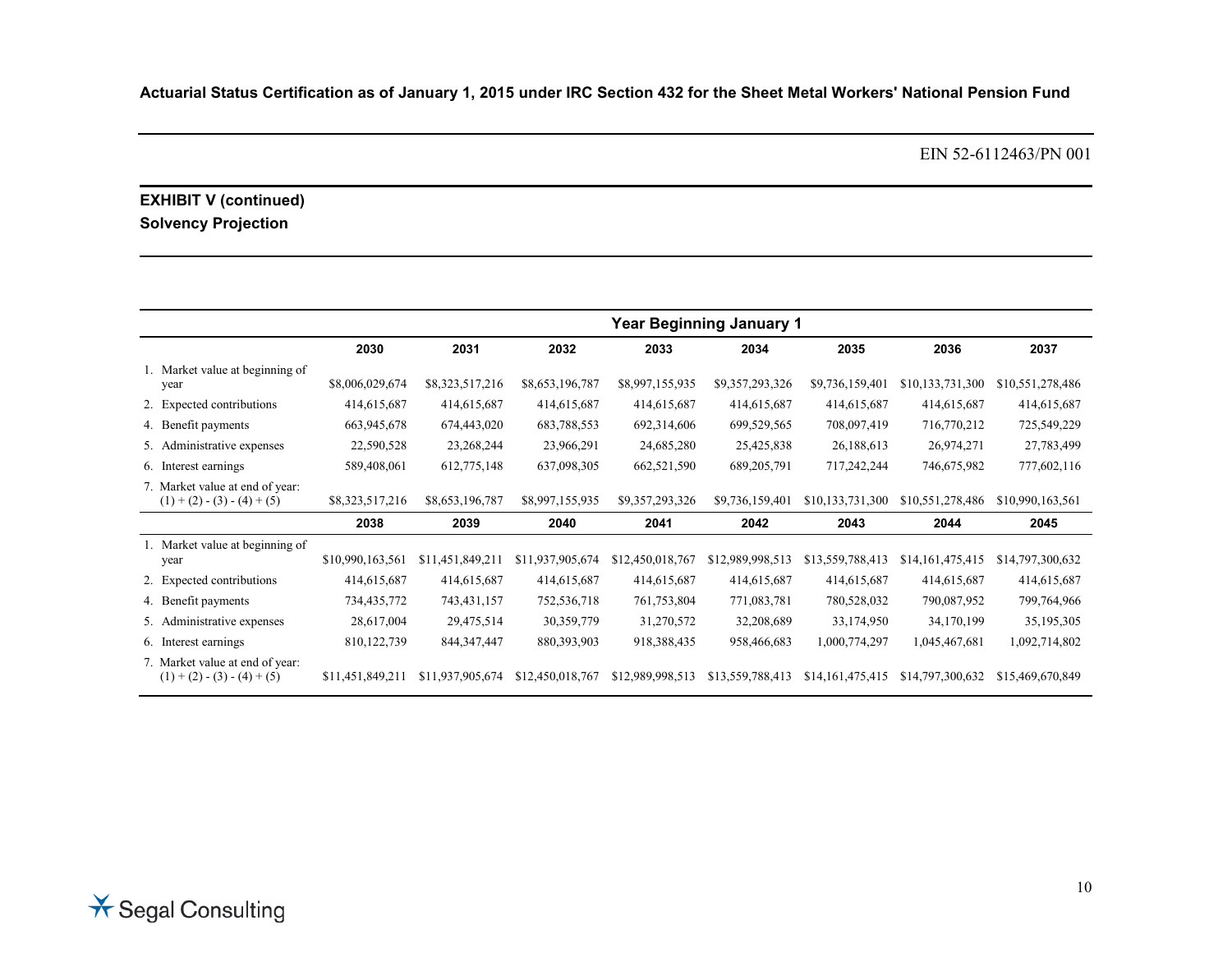EIN 52-6112463/PN 001

# **EXHIBIT V (continued) Solvency Projection**

|    |                                                               |                  | <b>Year Beginning January 1</b> |                  |                  |                  |  |  |
|----|---------------------------------------------------------------|------------------|---------------------------------|------------------|------------------|------------------|--|--|
|    |                                                               | 2046             | 2047                            | 2048             | 2049             | 2050             |  |  |
|    | Market value at beginning of<br>year                          | \$15,469,670,849 | \$16,181,170,913                | \$16,934,577,036 | \$17,732,871,098 | \$18,579,256,028 |  |  |
| 2. | <b>Expected contributions</b>                                 | 414,615,687      | 414,615,687                     | 414,615,687      | 414,615,687      | 414,615,687      |  |  |
| 4. | Benefit payments                                              | 809,560,505      | 819,476,020                     | 829,512,980      | 839,672,872      | 849,957,204      |  |  |
| 5. | Administrative expenses                                       | 36,251,164       | 37,338,699                      | 38,458,860       | 39,612,626       | 40,801,005       |  |  |
| 6. | Interest earnings                                             | 1,142,696,046    | 1,195,605,154                   | 1,251,650,215    | 1,311,054,741    | 1,374,058,820    |  |  |
| 7. | Market value at end of year:<br>$(1) + (2) - (3) - (4) + (5)$ | \$16,181,170,913 | \$16,934,577,036                | \$17,732,871,098 | \$18,579,256,028 | \$19,477,172,326 |  |  |

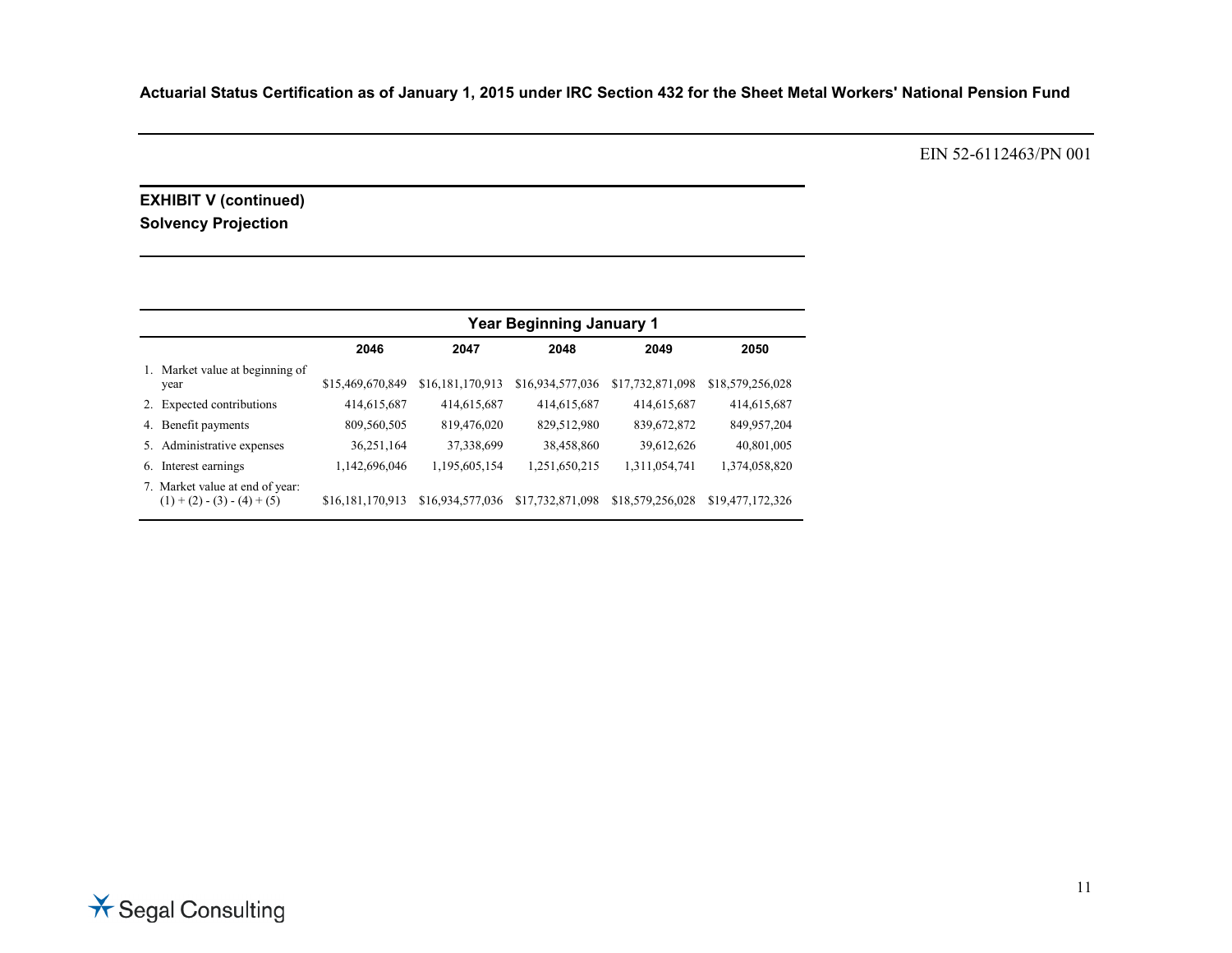# **EXHIBIT VI Actuarial Assumptions and Methodology**

The actuarial assumptions and plan of benefits are as used in the January 1, 2014 actuarial valuation certificate, dated October 24, 2014, except as specifically described below. We also assumed that experience would emerge as projected, except as described below. The calculations are based on a current understanding of the requirements of ERISA Section 305 and IRC Section 432.

| <b>Plan of Benefits:</b>   | The Applicable Percentage under the Plan's benefit formula is 1.25% for 2015. Based on the<br>preliminary rate of market return for 2014, as used for this certification, the Applicable<br>Percentage for 2016 will be 1.25%.                                                                                                                                                                                                        |
|----------------------------|---------------------------------------------------------------------------------------------------------------------------------------------------------------------------------------------------------------------------------------------------------------------------------------------------------------------------------------------------------------------------------------------------------------------------------------|
| <b>Contribution Rates:</b> | Contributions for employers that adopted an Alternative Option under the Funding Improvement<br>Plan are assumed to increase based on terms of the collective bargaining agreement in effect,<br>according to the following schedule. This schedule is estimated based on data received from the<br>Fund Office for purposes of this certification that included the timing of the expiration of<br>collective bargaining agreements. |
|                            | <b>Percent of Participants Covered by an</b><br><b>Alternative Option that Have a Collective</b>                                                                                                                                                                                                                                                                                                                                      |
|                            | <b>Bargaining Agreement Providing for</b>                                                                                                                                                                                                                                                                                                                                                                                             |

| <b>Alternative Option that Have a Collective</b><br><b>Bargaining Agreement Providing for</b> |
|-----------------------------------------------------------------------------------------------|
| <b>Contribution Increases in</b>                                                              |
| 0.95%                                                                                         |
| $0.04\%$                                                                                      |
| $0.01\%$                                                                                      |
|                                                                                               |

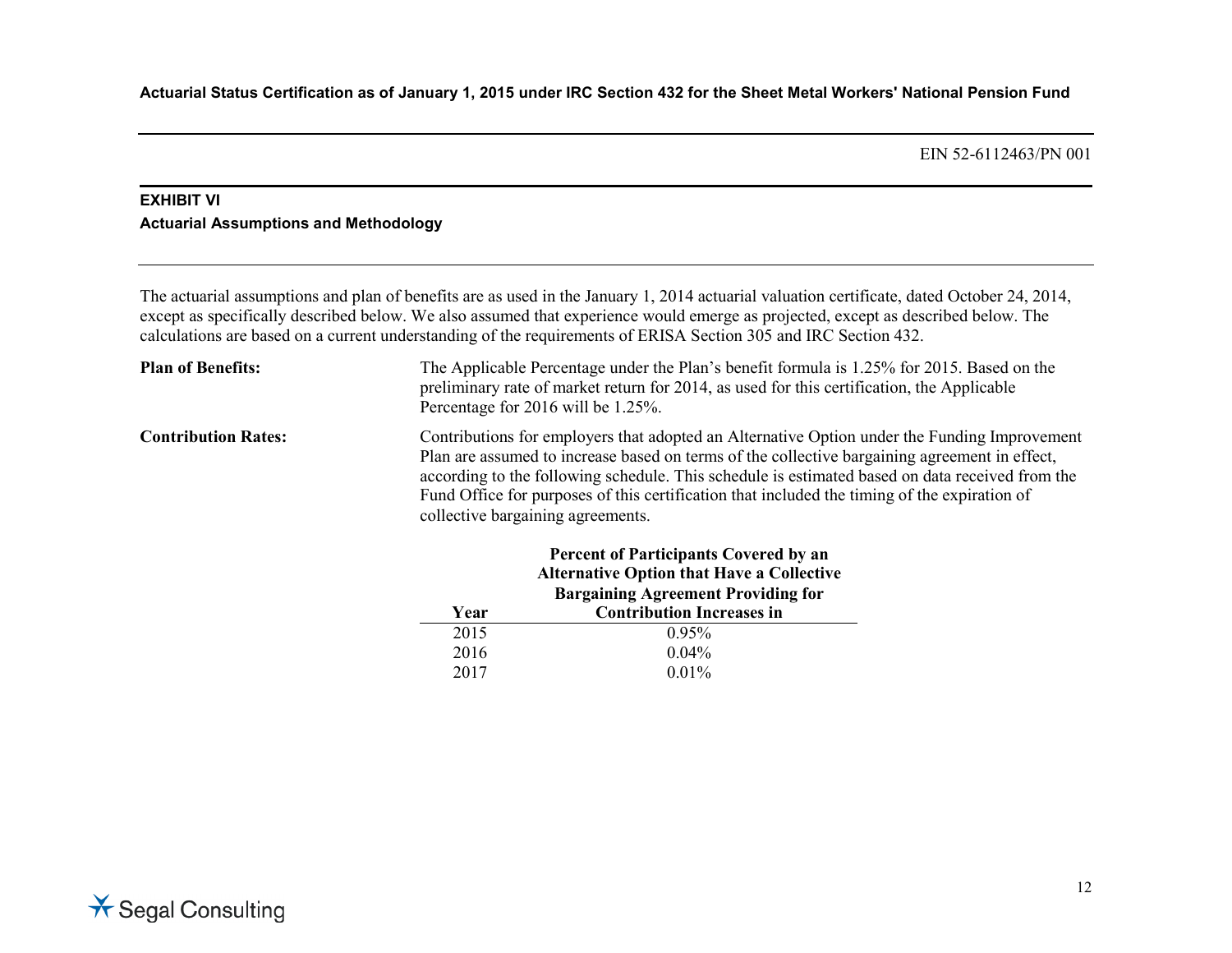| <b>Asset Information:</b>           | The financial information as of December 31, 2014, including contribution income, benefit<br>payments and administrative expenses for the Plan Year ended December 31, 2014, was based on<br>an unaudited financial statement provided by the Plan's Director of Finance.                                                                                                                                                                                                                                                                                                                                                                                                                                                                                                                                                                                                        |
|-------------------------------------|----------------------------------------------------------------------------------------------------------------------------------------------------------------------------------------------------------------------------------------------------------------------------------------------------------------------------------------------------------------------------------------------------------------------------------------------------------------------------------------------------------------------------------------------------------------------------------------------------------------------------------------------------------------------------------------------------------------------------------------------------------------------------------------------------------------------------------------------------------------------------------|
|                                     | For projections after that date, the administrative expenses are assumed to be \$14,500,000, as of<br>the beginning of the year, for the Plan Year beginning January 1, 2015 and increase by 3% per<br>year each year thereafter. The assumed administrative expenses reflect the increase in PBGC<br>premiums beginning 2015 and beginning-of-year amounts are shown in Exhibit V. The benefit<br>payments were projected based on the January 1, 2014 actuarial valuation. The projected net<br>investment return was assumed to be 7.5% of the average market value of assets for future years.<br>Any resulting investment gains or losses due to the operation of the asset valuation method are<br>amortized over 15 years in the Funding Standard Account.                                                                                                                |
| <b>Projected Industry Activity:</b> | As required by Internal Revenue Code Section 432, assumptions with respect to projected<br>industry activity are based on information provided by the Plan Sponsor. Based on this<br>information, for 2015 and all future years, the number of active participants is assumed to remain<br>at the January 1, 2014 actuarial valuation level of 54,282 and, on the average, contributions will<br>be made for each active for 1,650 hours each year.                                                                                                                                                                                                                                                                                                                                                                                                                              |
| <b>Future Normal Costs:</b>         | Based on the assumed industry activity, we have determined the Normal Cost based on an open<br>group forecast assuming new entrants have a similar demographic mix to recent entrants to the<br>Plan. Normal Costs for the 2015 and 2016 Plan Years recognize the Applicable Percentage for<br>those years (i.e., $1.25\%$ ). Normal Costs for 2017 and thereafter were adjusted to reflect the long-<br>term average expected Applicable Percentage of 0.85%. This average is based on the assumed<br>probability of three-year average market investment returns corresponding to the ranges in the<br>Plan's variable benefit accrual formula. For this purpose, market investment returns after 2014<br>were based upon stochastic projections using the Plan's target investment allocation and capital<br>market assumptions provided by the Plan's Investment Consultant. |